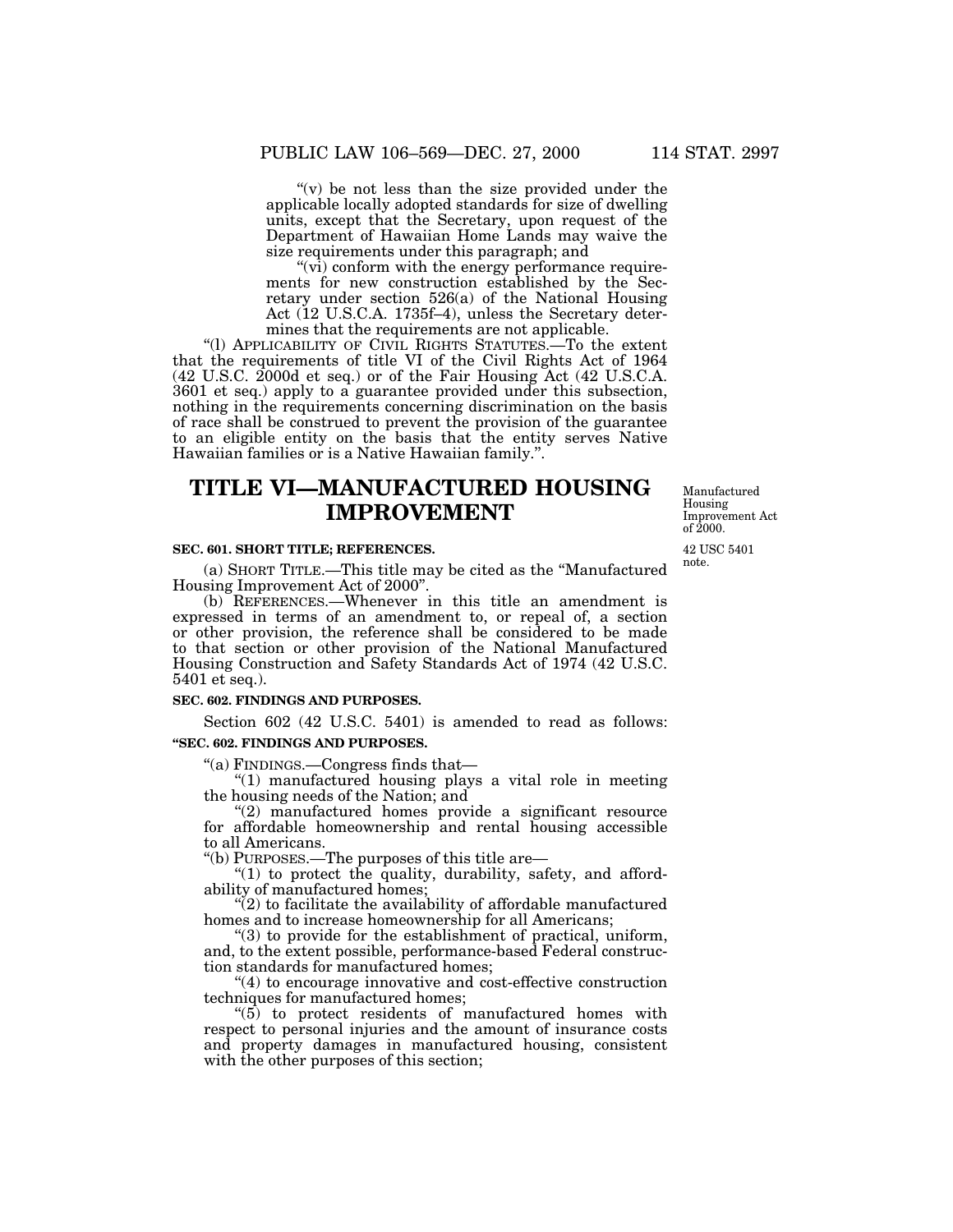''(6) to establish a balanced consensus process for the development, revision, and interpretation of Federal construction and safety standards for manufactured homes and related regulations for the enforcement of such standards;

"(7) to ensure uniform and effective enforcement of Federal construction and safety standards for manufactured homes; and

 $\degree$ (8) to ensure that the public interest in, and need for, affordable manufactured housing is duly considered in all determinations relating to the Federal standards and their enforcement.''.

# **SEC. 603. DEFINITIONS.**

(a) IN GENERAL.—Section 603 (42 U.S.C. 5402) is amended—  $(1)$  in paragraph  $(2)$ , by striking "dealer" and inserting "retailer";

 $(2)$  in paragraph  $(12)$ , by striking "and" at the end;

(3) in paragraph (13), by striking the period at the end and inserting a semicolon; and

(4) by adding at the end the following:

 $\sqrt[4]{(14)}$  'administering organization' means the recognized, voluntary, private sector, consensus standards body with specific experience in developing model residential building codes and standards involving all disciplines regarding construction and safety that administers the consensus standards through a development process;

 $"(15)$  'consensus committee' means the committee established under section 604(a)(3);

''(16) 'consensus standards development process' means the process by which additions, revisions, and interpretations to the Federal manufactured home construction and safety standards and enforcement regulations shall be developed and recommended to the Secretary by the consensus committee;

"(17) 'primary inspection agency' means a State agency or private organization that has been approved by the Secretary to act as a design approval primary inspection agency or a production inspection primary inspection agency, or both;

"(18) 'design approval primary inspection agency' means a State agency or private organization that has been approved by the Secretary to evaluate and either approve or disapprove manufactured home designs and quality control procedures;

''(19) 'installation standards' means reasonable specifications for the installation of a manufactured home, at the place of occupancy, to ensure proper siting, the joining of all sections of the home, and the installation of stabilization, support, or anchoring systems;

"(20) 'monitoring' means the process of periodic review of the primary inspection agencies, by the Secretary or by a State agency under an approved State plan pursuant to section 623, in accordance with regulations promulgated under this title, giving due consideration to the recommendations of the consensus committee under section 604(b), which process shall be for the purpose of ensuring that the primary inspection agencies are discharging their duties under this title; and

"(21) 'production inspection primary inspection agency' means a State agency or private organization that has been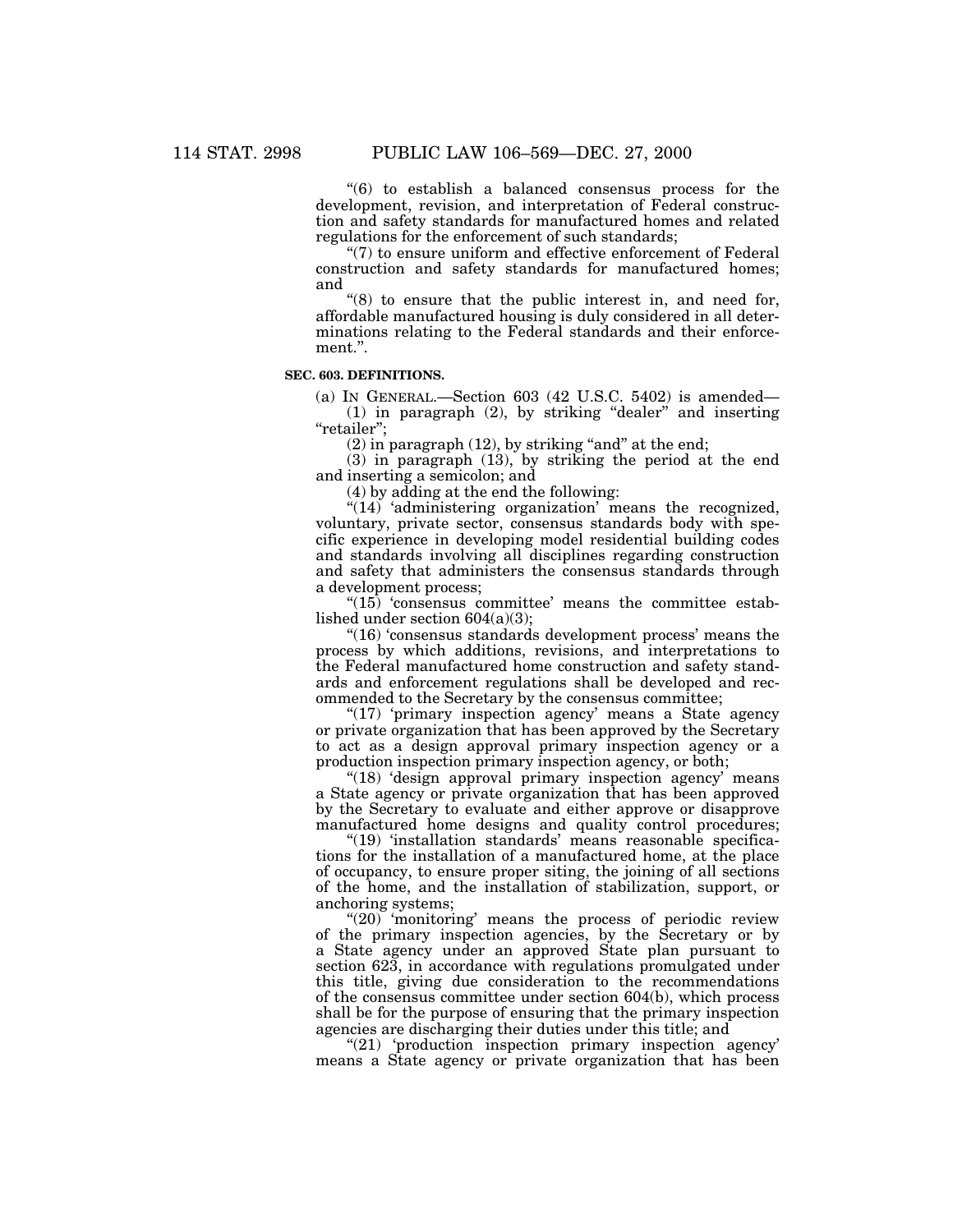approved by the Secretary to evaluate the ability of manufactured home manufacturing plants to comply with approved quality control procedures and with the Federal manufactured home construction and safety standards promulgated hereunder, including the inspection of homes in the plant.''.

(b) CONFORMING AMENDMENTS.—The National Manufactured Housing Construction and Safety Standards Act of 1974 (42 U.S.C. 5401 et seq.) is amended—

 $(1)$  in section 613 (42 U.S.C. 5412), by striking "dealer" each place it appears and inserting "retailer";

 $(2)$  in section 614(f) (42 U.S.C. 5413(f)), by striking "dealer" each place it appears and inserting "retailer";

(3) in section 615 (42 U.S.C. 5414)—

 $(A)$  in subsection  $(b)(1)$ , by striking "dealer" and inserting "retailer";

(B) in subsection (b)(3), by striking ''dealer or dealers'' and inserting ''retailer or retailers''; and

 $(C)$  in subsections (d) and (f), by striking "dealers" each place it appears and inserting "retailers";

(4) in section 616 (42 U.S.C. 5415), by striking ''dealer'' and inserting ''retailer''; and

 $(5)$  in section  $623(c)(9)$ , by striking "dealers" and inserting 42 USC 5422. ''retailers''.

# **SEC. 604. FEDERAL MANUFACTURED HOME CONSTRUCTION AND SAFETY STANDARDS.**

Section 604 (42 U.S.C. 5403) is amended—

(1) by striking subsections (a) and (b) and inserting the following:

''(a) ESTABLISHMENT.—

''(1) AUTHORITY.—The Secretary shall establish, by order, appropriate Federal manufactured home construction and safety standards, each of which—

''(A) shall—

''(i) be reasonable and practical;

"(ii) meet high standards of protection consistent with the purposes of this title; and

"(iii) be performance-based and objectively stated, unless clearly inappropriate; and

''(B) except as provided in subsection (b), shall be established in accordance with the consensus standards development process.

"(2) CONSENSUS STANDARDS AND REGULATORY DEVELOP-MENT PROCESS.—

"(A) INITIAL AGREEMENT.—Not later than 180 days Deadline. after the date of the enactment of the Manufactured Housing Improvement Act of 2000, the Secretary shall enter into a contract with an administering organization. The contractual agreement shall—

''(i) terminate on the date on which a contract is entered into under subparagraph (B); and

''(ii) require the administering organization to— ''(I) recommend the initial members of the consensus committee under paragraph (3);

''(II) administer the consensus standards development process until the termination of that agreement; and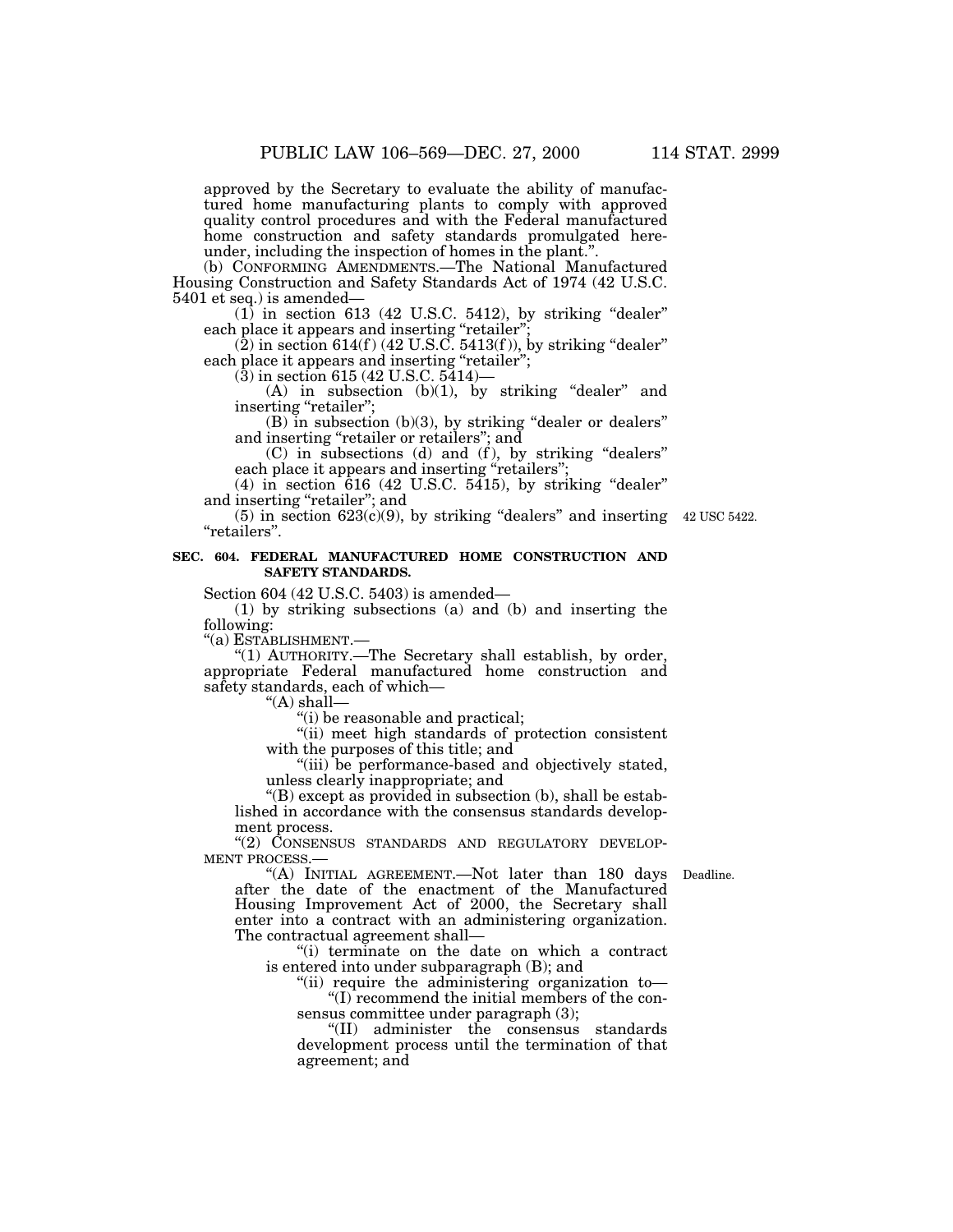''(III) administer the consensus development and interpretation process for procedural and enforcement regulations and regulations specifying the permissible scope and conduct of monitoring until the termination of that agreement.

''(B) COMPETITIVELY PROCURED CONTRACT.—Upon the expiration of the 4-year period beginning on the date on which all members of the consensus committee are appointed under paragraph (3), the Secretary shall, using competitive procedures (as such term is defined in section 4 of the Office of Federal Procurement Policy Act), enter into a competitively awarded contract with an administering organization. The administering organization shall administer the consensus process for the development and interpretation of the Federal standards, the procedural and enforcement regulations, and regulations specifying the permissible scope and conduct of monitoring, in accordance with this title.

''(C) PERFORMANCE REVIEW.—The Secretary—

''(i) shall periodically review the performance of the administering organization; and

''(ii) may replace the administering organization with another qualified technical or building code organization, pursuant to competitive procedures, if the Secretary determines in writing that the administering organization is not fulfilling the terms of the agreement or contract to which the administering organization is subject or upon the expiration of the agreement or contract.

''(3) CONSENSUS COMMITTEE.—

''(A) PURPOSE.—There is established a committee to be known as the 'consensus committee', which shall, in accordance with this title—

''(i) provide periodic recommendations to the Secretary to adopt, revise, and interpret the Federal manufactured housing construction and safety standards in accordance with this subsection;

''(ii) provide periodic recommendations to the Secretary to adopt, revise, and interpret the procedural and enforcement regulations, including regulations specifying the permissible scope and conduct of monitoring in accordance with subsection (b);

''(iii) be organized and carry out its business in a manner that guarantees a fair opportunity for the expression and consideration of various positions and for public participation; and

"(iv) be deemed to be an advisory committee not composed of Federal employees.

''(B) MEMBERSHIP.—The consensus committee shall be composed of—

''(i) twenty-one voting members appointed by the Secretary, after consideration of the recommendations of the administering organization, from among individuals who are qualified by background and experience to participate in the work of the consensus committee; and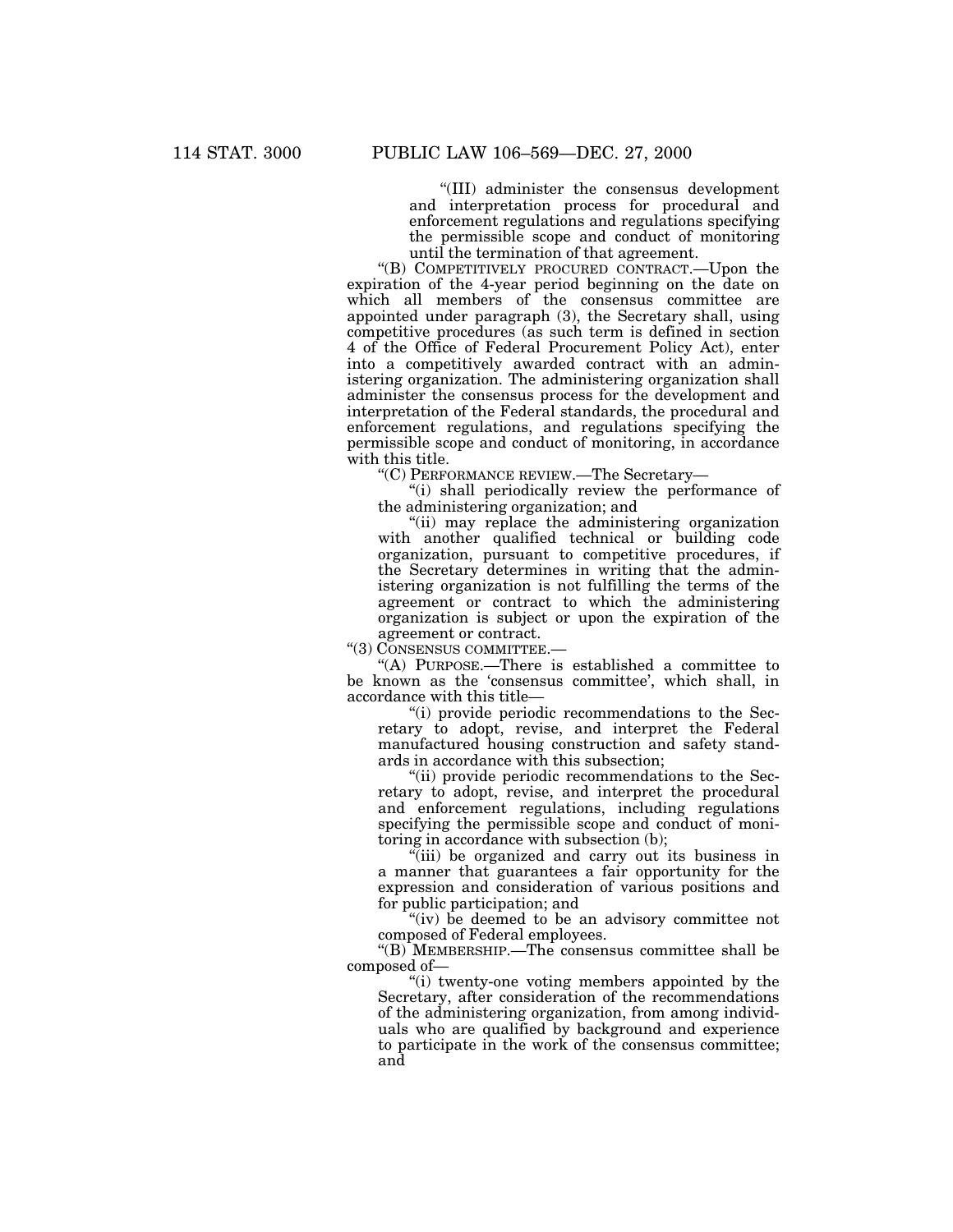''(ii) one nonvoting member appointed by the Secretary to represent the Secretary on the consensus committee.

''(C) DISAPPROVAL.—The Secretary shall state, in writing, the reasons for failing to appoint any individual recommended under paragraph  $(2)(A)(ii)(I)$ .

''(D) SELECTION PROCEDURES AND REQUIREMENTS.— Each member of the consensus committee shall be appointed in accordance with selection procedures, which shall be based on the procedures for consensus committees promulgated by the American National Standards Institute (or successor organization), except that the American National Standards Institute interest categories shall be modified for purposes of this paragraph to ensure equal representation on the consensus committee of the following interest categories:

''(i) PRODUCERS.—Seven producers or retailers of manufactured housing.

''(ii) USERS.—Seven persons representing consumer interests, such as consumer organizations, recognized consumer leaders, and owners who are residents of manufactured homes.

''(iii) GENERAL INTEREST AND PUBLIC OFFICIALS.— Seven general interest and public official members. ''(E) BALANCING OF INTERESTS.—

''(i) IN GENERAL.—In order to achieve a proper balance of interests on the consensus committee, the Secretary, in appointing the members of the consensus committee—

 $(1)$  shall ensure that all directly and materially affected interests have the opportunity for fair and equitable participation without dominance by any single interest; and

''(II) may reject the appointment of any one or more individuals in order to ensure that there is not dominance by any single interest.

''(ii) DOMINANCE DEFINED.—In this subparagraph, the term 'dominance' means a position or exercise of dominant authority, leadership, or influence by reason of superior leverage, strength, or representation.

''(F) ADDITIONAL QUALIFICATIONS.—

''(i) FINANCIAL INDEPENDENCE.—No individual appointed under subparagraph (D)(ii) shall have, and three of the individuals appointed under subparagraph  $(D)(iii)$  shall not have—

''(I) a significant financial interest in any segment of the manufactured housing industry; or

''(II) a significant relationship to any person

engaged in the manufactured housing industry. "(ii) POST-EMPLOYMENT BAN.—Each individual described in clause (i) shall be subject to a ban disallowing compensation from the manufactured housing industry during the period of, and during the 1-year following, the membership of the individual on the consensus committee.

''(G) MEETINGS.—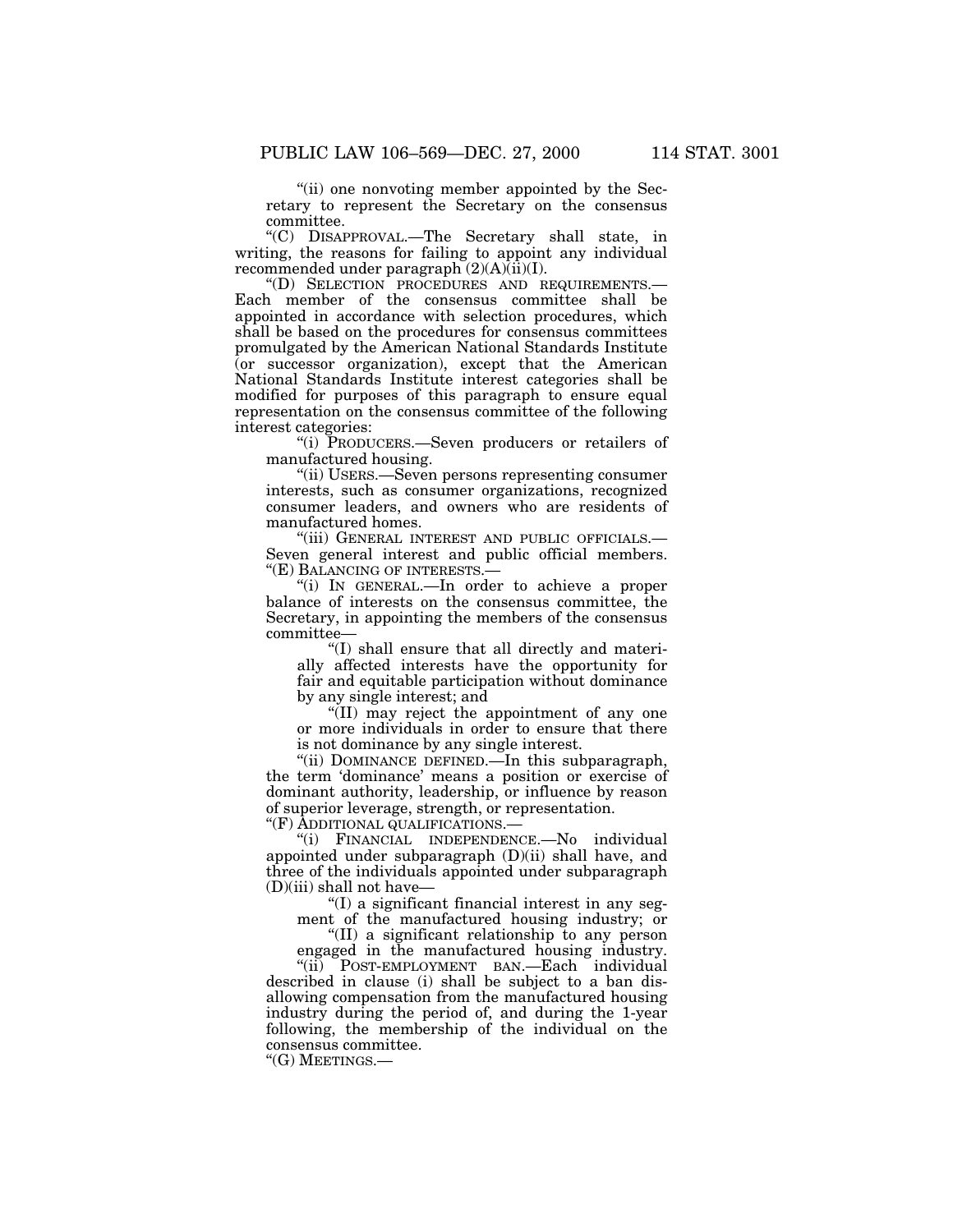''(i) NOTICE; OPEN TO PUBLIC.—The consensus committee shall provide advance notice of each meeting of the consensus committee to the Secretary and cause to be published in the Federal Register advance notice of each such meeting. All meetings of the consensus committee shall be open to the public.

''(ii) REIMBURSEMENT.—Members of the consensus committee in attendance at meetings of the consensus committee shall be reimbursed for their actual expenses as authorized by section 5703 of title 5, United States Code, for persons employed intermittently in Government service.

''(H) ADMINISTRATION.—The consensus committee and the administering organization shall—

"(i) operate in conformance with the procedures established by the American National Standards Institute for the development and coordination of American National Standards; and

"(ii) apply to the American National Standards Institute and take such other actions as may be necessary to obtain accreditation from the American National Standards Institute.

''(I) STAFF AND TECHNICAL SUPPORT.—The administering organization shall, upon the request of the consensus committee—

''(i) provide reasonable staff resources to the consensus committee; and

''(ii) furnish technical support in a timely manner to any of the interest categories described in subparagraph (D) represented on the consensus committee, if—

''(I) the support is necessary to ensure the informed participation of the consensus committee members; and

''(II) the costs of providing the support are reasonable.

''(J) DATE OF INITIAL APPOINTMENTS.—The initial appointments of all the members of the consensus committee shall be completed not later than 90 days after the date on which a contractual agreement under paragraph (2)(A) is entered into with the administering organization.

''(4) REVISIONS OF STANDARDS.—

''(A) IN GENERAL.—Beginning on the date on which all members of the consensus committee are appointed under paragraph (3), the consensus committee shall, not less than once during each 2-year period—

''(i) consider revisions to the Federal manufactured home construction and safety standards; and

''(ii) submit proposed revised standards, if approved in a vote of the consensus committee by two-thirds of the members, to the Secretary in the form of a proposed rule, including an economic analysis.

 $i<sup>k</sup>(B)$  PUBLICATION OF PROPOSED REVISED STANDARDS.—  $i<sup>0</sup>(i)$  PUBLICATION BY THE SECRETARY.—The con-

sensus committee shall provide a proposed revised

Deadline.

Federal Register, publication. Deadline.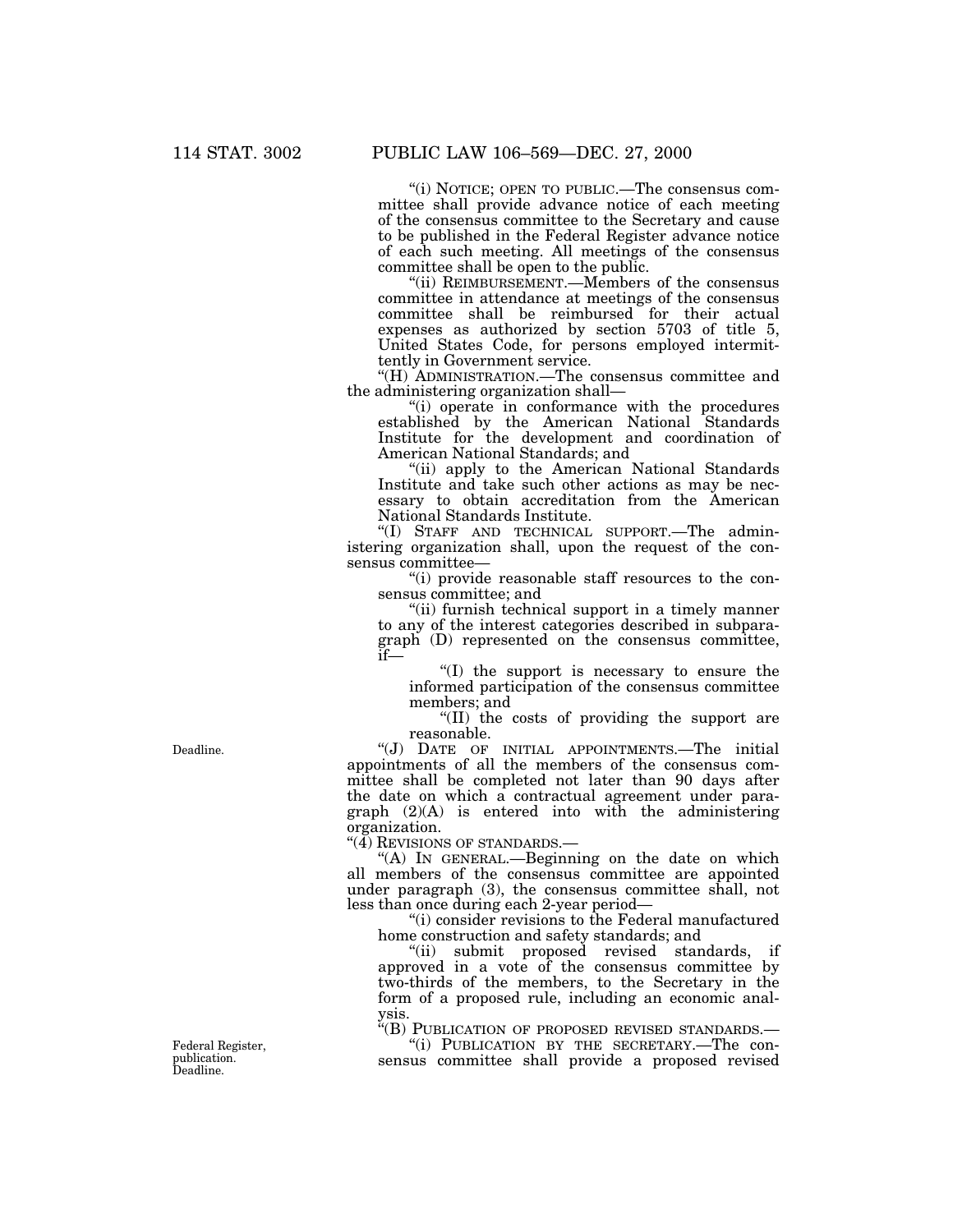standard under subparagraph (A)(ii) to the Secretary who shall, not later than 30 days after receipt, cause such proposed revised standard to be published in the Federal Register for notice and comment in accordance with section 553 of title 5, United States Code. Unless clause (ii) applies, the Secretary shall provide an opportunity for public comment on such proposed revised standard in accordance with such section 553 and any such comments shall be submitted directly to the consensus committee, without delay.

''(ii) PUBLICATION OF REJECTED PROPOSED REVISED STANDARDS.—If the Secretary rejects the proposed revised standard, the Secretary shall cause to be published in the Federal Register the rejected proposed revised standard, the reasons for rejection, and any recommended modifications set forth.

''(C) PRESENTATION OF PUBLIC COMMENTS; PUBLICATION OF RECOMMENDED REVISIONS.—

''(i) PRESENTATION.—Any public comments, views, and objections to a proposed revised standard published under subparagraph (B) shall be presented by the Secretary to the consensus committee upon their receipt and in the manner received, in accordance with procedures established by the American National Standards Institute.

''(ii) PUBLICATION BY THE SECRETARY.—The consensus committee shall provide to the Secretary any revision proposed by the consensus committee, which the Secretary shall, not later than 30 calendar days after receipt, cause to be published in the Federal Register a notice of the recommended revisions of the consensus committee to the standards, a notice of the submission of the recommended revisions to the Secretary, and a description of the circumstances under which the proposed revised standards could become effective.

''(iii) PUBLICATION OF REJECTED PROPOSED REVISED STANDARDS.—If the Secretary rejects the proposed revised standard, the Secretary shall cause to be published in the Federal Register the rejected proposed revised standard, the reasons for rejection, and any recommended modifications set forth.

"(5) REVIEW BY THE SECRETARY.-

''(A) IN GENERAL.—The Secretary shall either adopt, modify, or reject a standard, as submitted by the consensus committee under paragraph (4)(A).

''(B) TIMING.—Not later than 12 months after the date Deadline. on which a standard is submitted to the Secretary by the consensus committee, the Secretary shall take action regarding such standard under subparagraph (C).

''(C) PROCEDURES.—If the Secretary—

''(i) adopts a standard recommended by the consensus committee, the Secretary shall—

''(I) issue a final order without further rulemaking; and

"(II) cause the final order to be published in Federal Register, the Federal Register;

publication.

Federal Register, publication.

Deadline.

Federal Register, publication.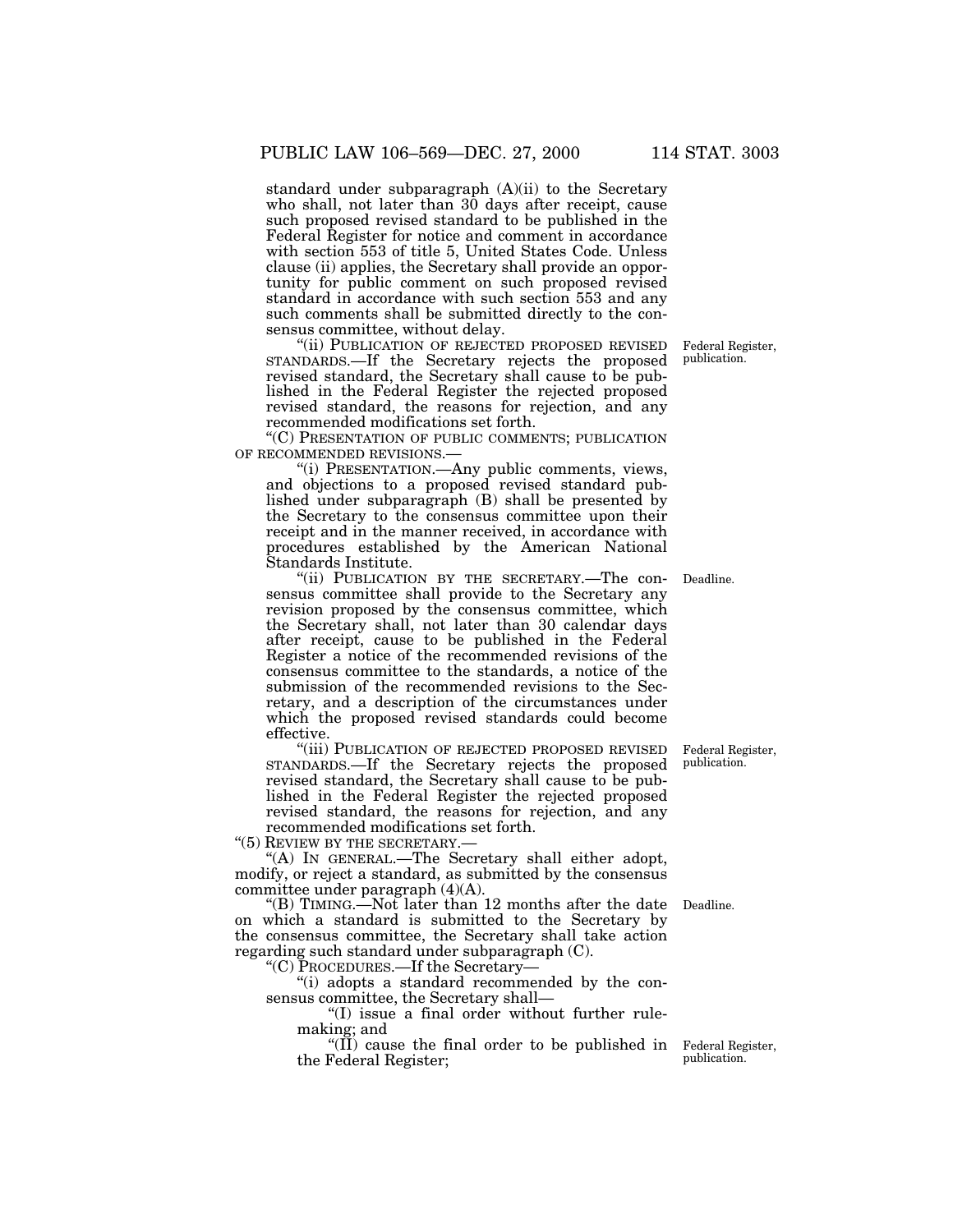''(ii) determines that any standard should be rejected, the Secretary shall—

''(I) reject the standard; and

''(II) cause to be published in the Federal Register a notice to that effect, together with the reason or reasons for rejecting the proposed standard; or

''(iii) determines that a standard recommended by the consensus committee should be modified, the Secretary shall—

''(I) cause to be published in the Federal Register the proposed modified standard, together with an explanation of the reason or reasons for the determination of the Secretary; and

''(II) provide an opportunity for public comment in accordance with section 553 of title 5, United States Code.

''(D) FINAL ORDER.—Any final standard under this paragraph shall become effective pursuant to subsection (c).

''(6) FAILURE TO ACT.—If the Secretary fails to take final action under paragraph (5) and to cause notice of the action to be published in the Federal Register before the expiration of the 12-month period beginning on the date on which the proposed revised standard is submitted to the Secretary under paragraph  $(4)(A)$ 

"(A) the Secretary shall appear in person before the appropriate housing and appropriations subcommittees and committees of the House of Representatives and the Senate (referred to in this paragraph as the 'committees') on a date or dates to be specified by the committees, but in no event later than 30 days after the expiration of that 12-month period, and shall state before the committees the reasons for failing to take final action as required under paragraph (5); and

 $\mathrm{H}(\overline{\mathbf{B}})$  if the Secretary does not appear in person as required under subparagraph (A), the Secretary shall thereafter, and until such time as the Secretary does appear as required under subparagraph  $(A)$ , be prohibited from expending any funds collected under authority of this title in an amount greater than that collected and expended in the fiscal year immediately preceding the date of the enactment of the Manufactured Housing Improvement Act of 2000, indexed for inflation as determined by the Congressional Budget Office.

''(b) OTHER ORDERS.—

''(1) REGULATIONS.—The Secretary may issue procedural and enforcement regulations and revisions to existing regulations as necessary to implement the provisions of this title. The consensus committee may submit to the Secretary proposed procedural and enforcement regulations and recommendations for the revision of such regulations.

"(2) INTERPRETATIVE BULLETINS.—The Secretary may issue interpretative bulletins to clarify the meaning of any Federal manufactured home construction and safety standard or procedural and enforcement regulation. The consensus committee may submit to the Secretary proposed interpretative bulletins

Federal Register, publication.

Federal Register, publication.

Deadline.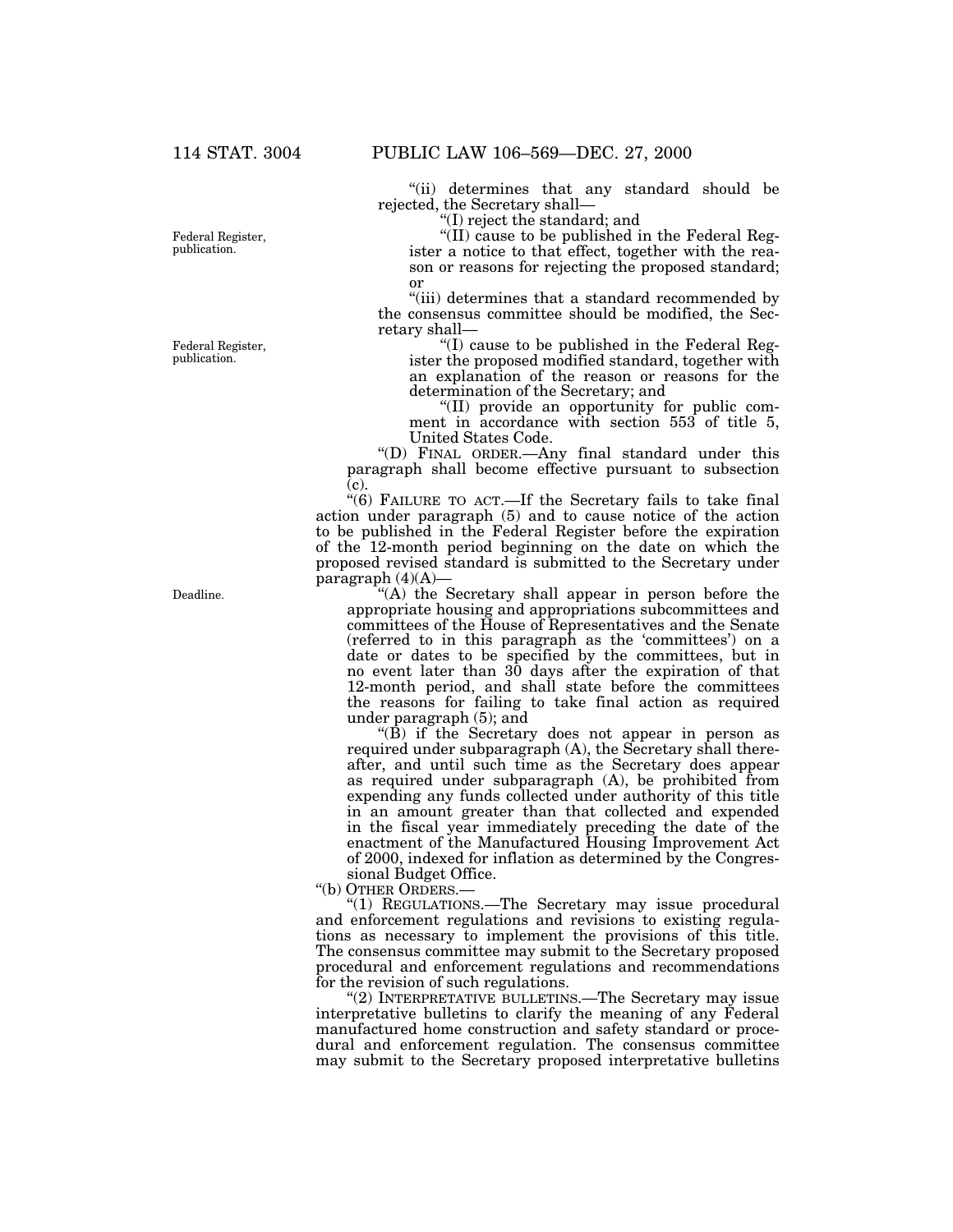to clarify the meaning of any Federal manufactured home construction and safety standard or procedural and enforcement regulation.

''(3) REVIEW BY CONSENSUS COMMITTEE.—Before issuing a procedural or enforcement regulation or an interpretative bulletin—

''(A) the Secretary shall—

''(i) submit the proposed procedural or enforcement regulation or interpretative bulletin to the consensus committee; and

''(ii) provide the consensus committee with a period of 120 days to submit written comments to the Secretary on the proposed procedural or enforcement regulation or the interpretative bulletin; and

''(B) if the Secretary rejects any significant comment provided by the consensus committee under subparagraph (A), the Secretary shall provide a written explanation of the reasons for the rejection to the consensus committee; and

 $(C)$  following compliance with subparagraphs  $(A)$  and (B), the Secretary shall—

''(i) cause the proposed regulation or interpretative bulletin and the consensus committee's written comments, along with the Secretary's response thereto, to be published in the Federal Register; and

''(ii) provide an opportunity for public comment in accordance with section 553 of title 5, United States Code.

"(4) REQUIRED ACTION.—Not later than 120 days after the Deadline. date on which the Secretary receives a proposed regulation or interpretative bulletin submitted by the consensus committee, the Secretary shall—

''(A) approve the proposal and cause the proposed regulation or interpretative bulletin to be published for public comment in accordance with section 553 of title 5, United States Code; or

''(B) reject the proposed regulation or interpretative bulletin and—

''(i) provide to the consensus committee a written explanation of the reasons for rejection; and

"(ii) cause to be published in the Federal Register Federal Register, the rejected proposed regulation or interpretive bulletin, the reasons for rejection, and any recommended modifications set forth.

''(5) AUTHORITY TO ACT AND EMERGENCY.—If the Secretary determines, in writing, that such action is necessary to address an issue on which the Secretary determines that the consensus committee has not made a timely recommendation following a request by the Secretary, or in order to respond to an emergency that jeopardizes the public health or safety, the Secretary may issue an order that is not developed under the procedures set forth in subsection (a) or in this subsection, if the Secretary—

''(A) provides to the consensus committee a written description and sets forth the reasons why action is necessary and all supporting documentation; and

publication.

Federal Register, publication.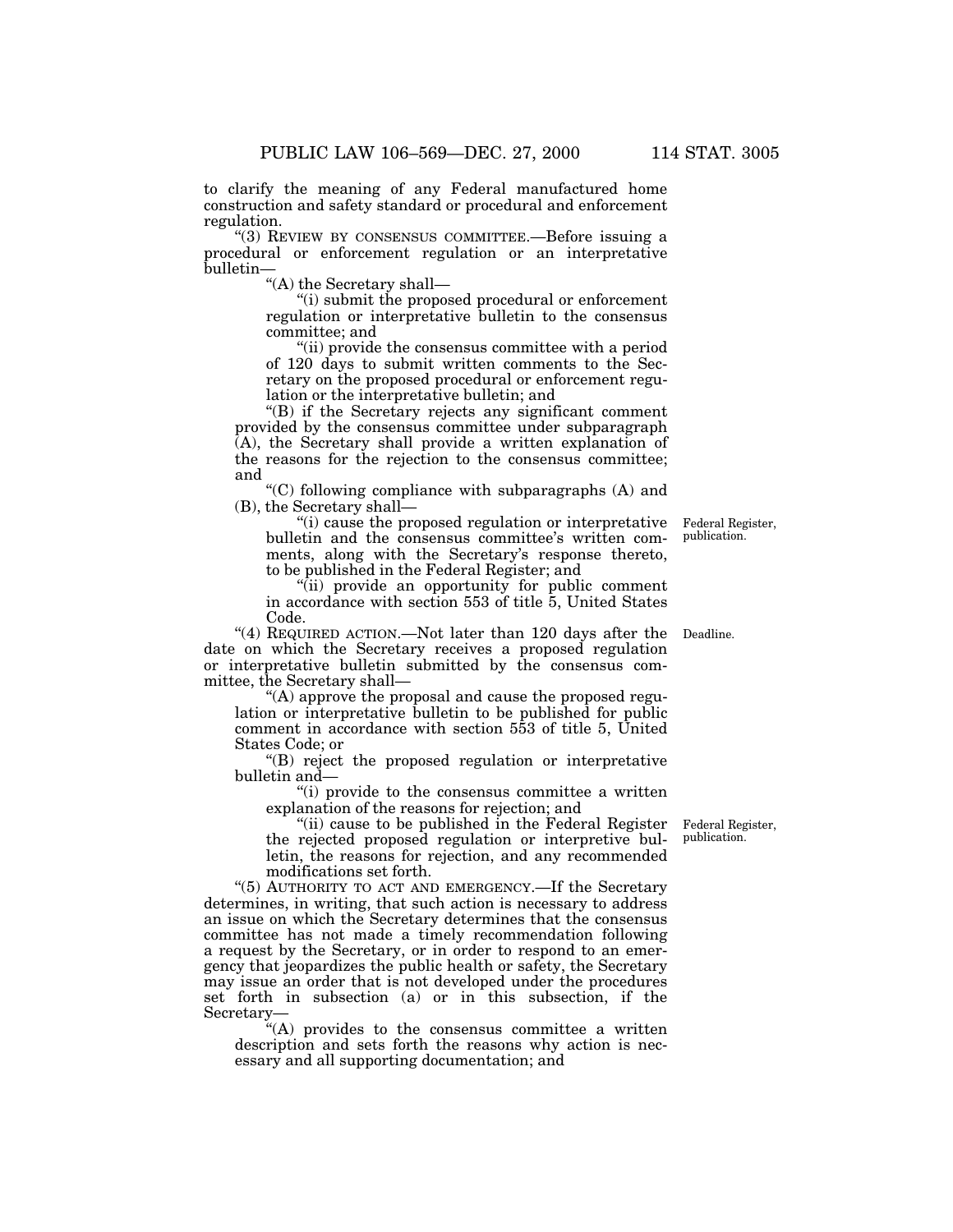Federal Register, publication.

''(B) issues the order after notice and an opportunity for public comment in accordance with section 553 of title 5, United States Code, and causes the order to be published in the Federal Register.

''(6) CHANGES.—Any statement of policies, practices, or procedures relating to construction and safety standards, regulations, inspections, monitoring, or other enforcement activities that constitutes a statement of general or particular applicability to implement, interpret, or prescribe law or policy by the Secretary is subject to subsection (a) or this subsection. Any change adopted in violation of subsection (a) or this subsection is void.

''(7) TRANSITION.—Until the date on which the consensus committee is appointed pursuant to section  $604(a)(3)$ , the Secretary may issue proposed orders, pursuant to notice and comment in accordance with section 553 of title 5, United States Code, that are not developed under the procedures set forth in this section for new and revised standards."

(2) in subsection (d), by adding at the end the following: ''Federal preemption under this subsection shall be broadly and liberally construed to ensure that disparate State or local requirements or standards do not affect the uniformity and comprehensiveness of the standards promulgated under this section nor the Federal superintendence of the manufactured housing industry as established by this title. Subject to section 605, there is reserved to each State the right to establish standards for the stabilizing and support systems of manufactured homes sited within that State, and for the foundations on which manufactured homes sited within that State are installed, and the right to enforce compliance with such standards, except that such standards shall be consistent with the purposes of this title and shall be consistent with the design of the manufacturer.'';

(3) by striking subsection (e);

 $(4)$  in subsection  $(f)$ , by striking the subsection designation and all of the matter that precedes paragraph (1) and inserting the following:

''(e) CONSIDERATIONS IN ESTABLISHING AND INTERPRETING STANDARDS AND REGULATIONS.—The consensus committee, in recommending standards, regulations, and interpretations, and the Secretary, in establishing standards or regulations or issuing interpretations under this section, shall—'';

(5) by striking subsection (g);

(6) in the first sentence of subsection ( j), by striking ''subsection  $(f)$ " and inserting "subsection  $(e)$ "; and

 $(7)$  by redesignating subsections  $(h)$ ,  $(i)$ , and  $(j)$ , as subsections  $(f)$ ,  $(g)$ , and  $(h)$ , respectively.

#### **SEC. 605. ABOLISHMENT OF NATIONAL MANUFACTURED HOME ADVISORY COUNCIL; MANUFACTURED HOME INSTALLA-TION.**

(a) IN GENERAL.—Section 605 (42 U.S.C. 5404) is amended to read as follows:

## **''SEC. 605. MANUFACTURED HOME INSTALLATION.**

"(a) PROVISION OF INSTALLATION DESIGN AND INSTRUCTIONS.— A manufacturer shall provide with each manufactured home, design and instructions for the installation of the manufactured home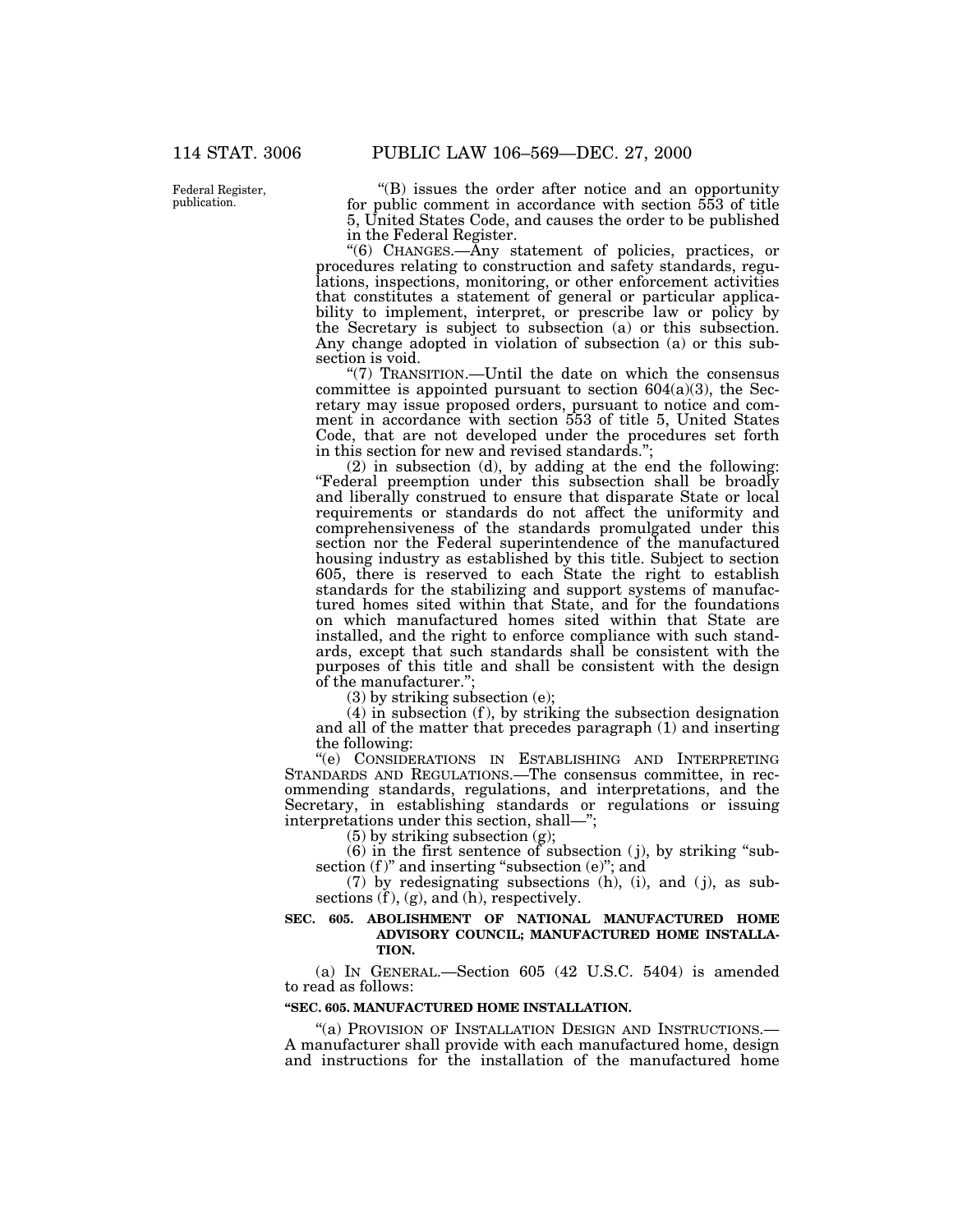that have been approved by a design approval primary inspection agency. After establishment of model standards under subsection  $(b)(2)$ , a design approval primary inspection agency may not give such approval unless a design and instruction provides equal or greater protection than the protection provided under such model standards.<br>"(b) MODEL MANUFACTURED HOME INSTALLATION STANDARDS.—

Deadline.

"(1) PROPOSED MODEL STANDARDS.—Not later than 18 months after the date on which the initial appointments of all the members of the consensus committee are completed, the consensus committee shall develop and submit to the Secretary proposed model manufactured home installation standards, which shall, to the maximum extent practicable, taking into account the factors described in section 604(e), be consistent with—

''(A) the manufactured home designs that have been approved by a design approval primary inspection agency; and

''(B) the designs and instructions for the installation of manufactured homes provided by manufacturers under subsection (a).

"(2) ESTABLISHMENT OF MODEL STANDARDS.—Not later than 12 months after receiving the proposed model standards submitted under paragraph (1), the Secretary shall develop and establish model manufactured home installation standards, which shall, to the maximum extent practicable, taking into account the factors described in section 604(e), be consistent with—

''(A) the manufactured home designs that have been approved by a design approval primary inspection agency; and

''(B) the designs and instructions for the installation of manufactured homes provided by manufacturers under subsection (a).<br>"(3) FACTORS FOR CONSIDERATION.—

"(A) CONSENSUS COMMITTEE.—In developing the proposed model standards under paragraph (1), the consensus committee shall consider the factors described in section 604(e).

''(B) SECRETARY.—In developing and establishing the model standards under paragraph  $(2)$ , the Secretary shall consider the factors described in section 604(e).

''(4) ISSUANCE.—The model manufactured home installation standards shall be issued after notice and an opportunity for public comment in accordance with section 553 of title 5, United States Code.

''(c) MANUFACTURED HOME INSTALLATION PROGRAMS.—

''(1) PROTECTION OF MANUFACTURED HOUSING RESIDENTS DURING INITIAL PERIOD.—During the 5-year period beginning on the date of the enactment of the Manufactured Housing Improvement Act of 2000, no State or manufacturer may establish or implement any installation standards that, in the determination of the Secretary, provide less protection to the residents of manufactured homes than the protection provided by the installation standards in effect with respect to the State or manufacturer, as applicable, on the date of the enactment of the Manufactured Housing Improvement Act of 2000.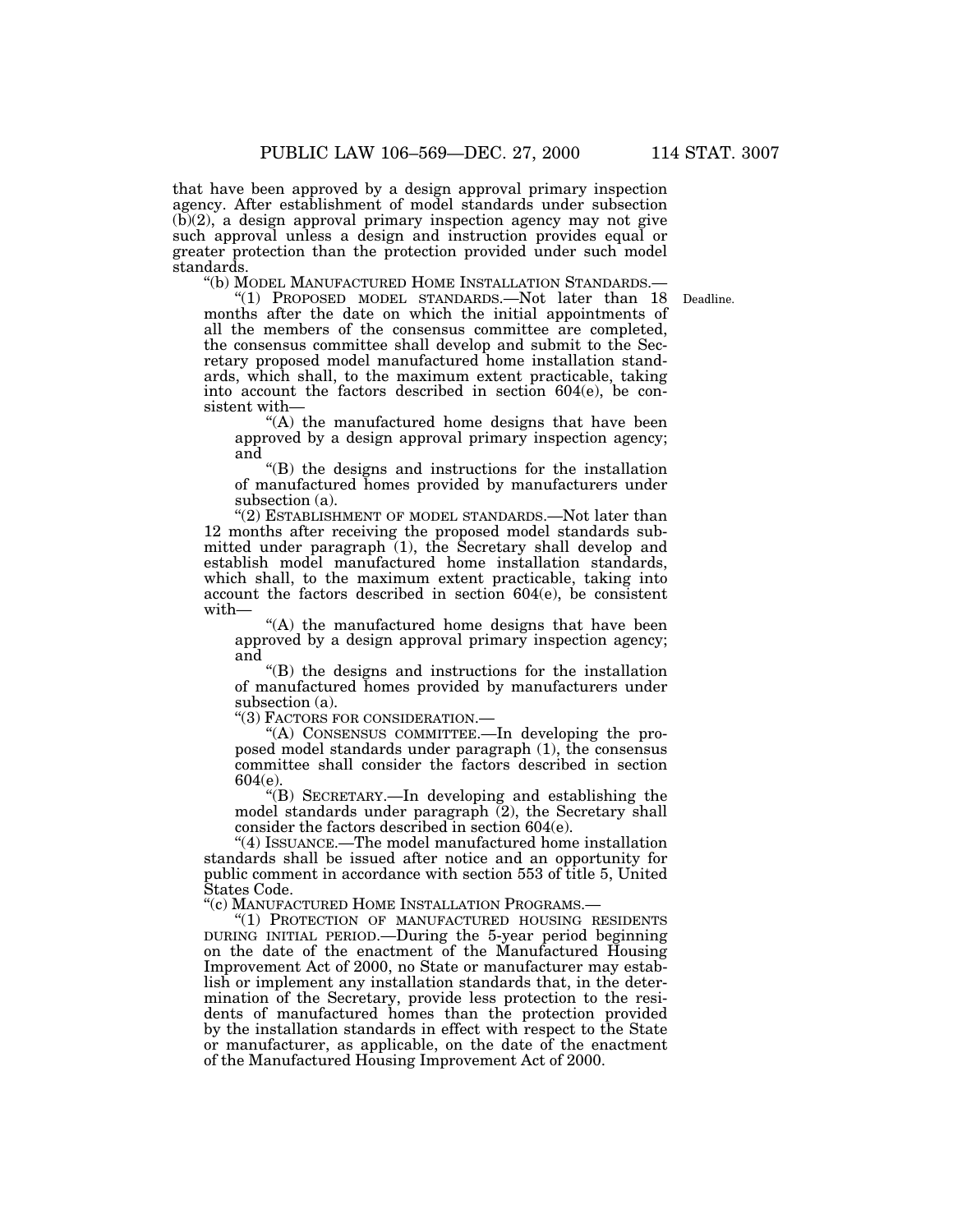''(2) INSTALLATION STANDARDS.—

''(A) ESTABLISHMENT OF INSTALLATION PROGRAM.—Not later than the expiration of the 5-year period described in paragraph (1), the Secretary shall establish an installation program that meets the requirements of paragraph (3) for the enforcement of installation standards in each State described in subparagraph (B) of this paragraph.

''(B) IMPLEMENTATION OF INSTALLATION PROGRAM.— Beginning on the expiration of the 5-year period described in paragraph (1), the Secretary shall implement the installation program established under subparagraph (A) in each State that does not have an installation program established by State law that meets the requirements of paragraph (3).

''(C) CONTRACTING OUT OF IMPLEMENTATION.—In carrying out subparagraph (B), the Secretary may contract with an appropriate agent to implement the installation program established under that subparagraph, except that such agent shall not be a person or entity other than a government, nor an affiliate or subsidiary of such a person or entity, that has entered into a contract with the Secretary to implement any other regulatory program under this title.

''(3) REQUIREMENTS.—An installation program meets the requirements of this paragraph if it is a program regulating the installation of manufactured homes that includes—

''(A) installation standards that, in the determination of the Secretary, provide protection to the residents of manufactured homes that equals or exceeds the protection provided to those residents by—

''(i) the model manufactured home installation standards established by the Secretary under subsection  $(b)(2)$ ; or

''(ii) the designs and instructions provided by manufacturers under subsection (a), if the Secretary determines that such designs and instructions provide protection to the residents of manufactured homes that equals or exceeds the protection provided by the model manufactured home installation standards established by the Secretary under subsection (b)(2);

''(B) the training and licensing of manufactured home installers; and

''(C) inspection of the installation of manufactured homes<sup>"</sup>

(b) CONFORMING AMENDMENTS.—Section 623(c) (42 U.S.C.  $5422(c)$  is amended-

 $(1)$  in paragraph  $(10)$ , by striking "and" at the end;

(2) by redesignating paragraph (11) as paragraph (13); and

(3) by inserting after paragraph (10) the following:

"(11) with respect to any State plan submitted on or after the expiration of the 5-year period beginning on the date of the enactment of the Manufactured Housing Improvement Act of 2000, provides for an installation program established by State law that meets the requirements of section  $605(c)(3)$ ;".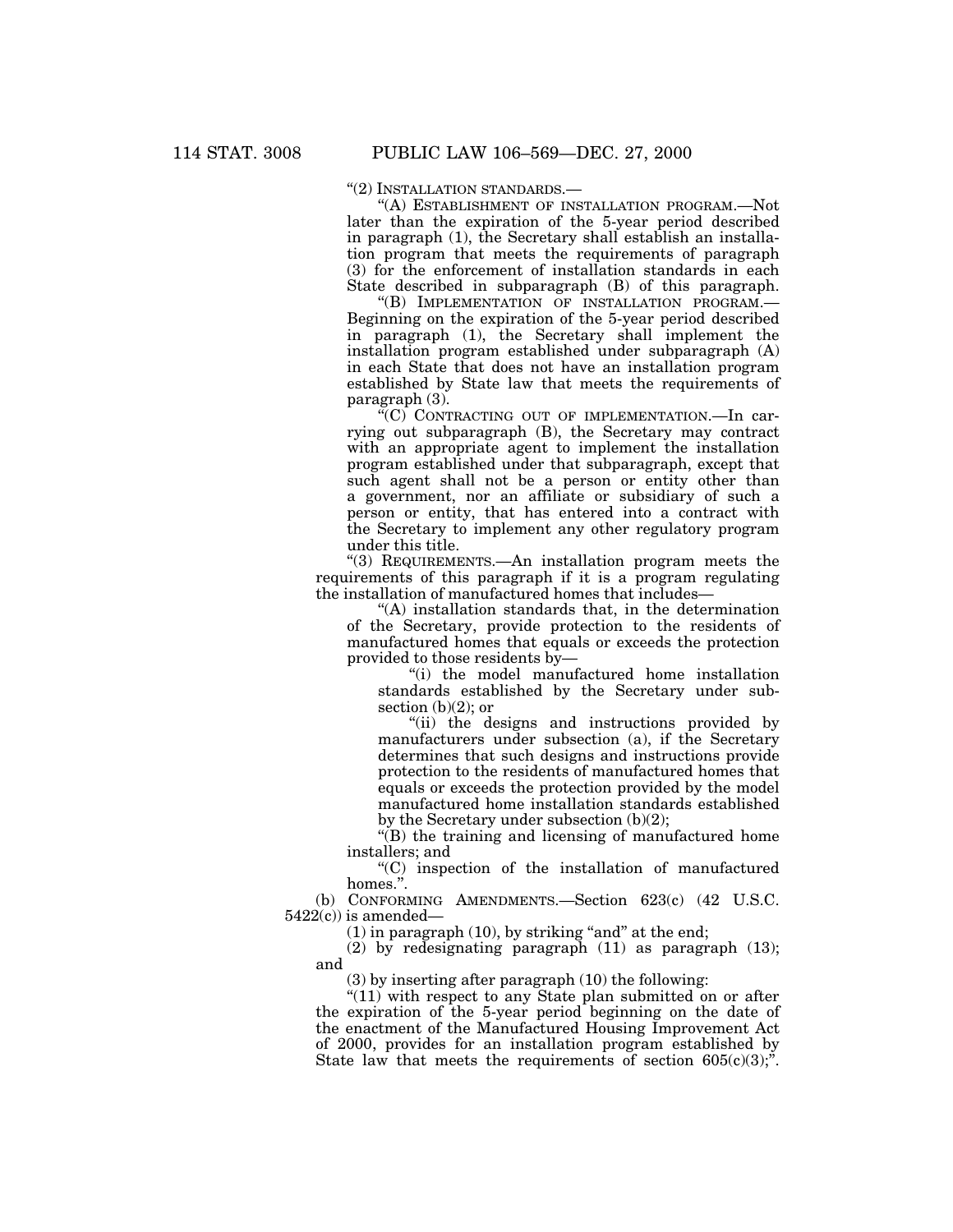# **SEC. 606. PUBLIC INFORMATION.**

Section 607 (42 U.S.C. 5406) is amended—

 $(1)$  in subsection  $(a)$ —

(A) by inserting ''to the Secretary'' after ''submit''; and

(B) by adding at the end the following: ''The Secretary shall submit such cost and other information to the consensus committee for evaluation.'';

(2) in subsection (d), by inserting '', the consensus committee," after "public"; and

(3) by striking subsection (c) and redesignating subsections (d) and (e) as subsections (c) and (d), respectively.

#### **SEC. 607. RESEARCH, TESTING, DEVELOPMENT, AND TRAINING.**

(a) IN GENERAL.—Section 608(a) (42 U.S.C. 5407(a)) is amended—

 $(1)$  in paragraph  $(2)$ , by striking "and" at the end;

(2) in paragraph (3), by striking the period at the end and inserting a semicolon; and

(3) by adding at the end the following:

''(4) encouraging the government-sponsored housing entities to actively develop and implement secondary market securitization programs for the FHA manufactured home loans and those of other loan programs, as appropriate, thereby promoting the availability of affordable manufactured homes to increase homeownership for all people in the United States; and

''(5) reviewing the programs for FHA manufactured home loans and developing any changes to such programs to promote the affordability of manufactured homes, including changes in loan terms, amortization periods, regulations, and procedures.''.

(b) DEFINITIONS.—Section 608 (42 U.S.C. 5407) is amended by adding at the end the following:

"(c) DEFINITIONS.—For purposes of this section, the following definitions shall apply:

''(1) GOVERNMENT-SPONSORED HOUSING ENTITIES.—The term 'government-sponsored housing entities' means the Government National Mortgage Association of the Department of Housing and Urban Development, the Federal National Mortgage Association, and the Federal Home Loan Mortgage Corporation.

''(2) FHA MANUFACTURED HOME LOAN.—The term 'FHA manufactured home loan' means a loan that—

''(A) is insured under title I of the National Housing Act and is made for the purpose of financing alterations, repairs, or improvements on or in connection with an existing manufactured home, the purchase of a manufactured home, the purchase of a manufactured home and a lot on which to place the home, or the purchase only of a lot on which to place a manufactured home; or

''(B) is otherwise insured under the National Housing Act and made for or in connection with a manufactured home.''.

## **SEC. 608. PROHIBITED ACTS.**

Section 610(a) (42 U.S.C. 5409(a)) is amended—

 $(1)$  in paragraph  $(5)$ , by striking "or" at the end;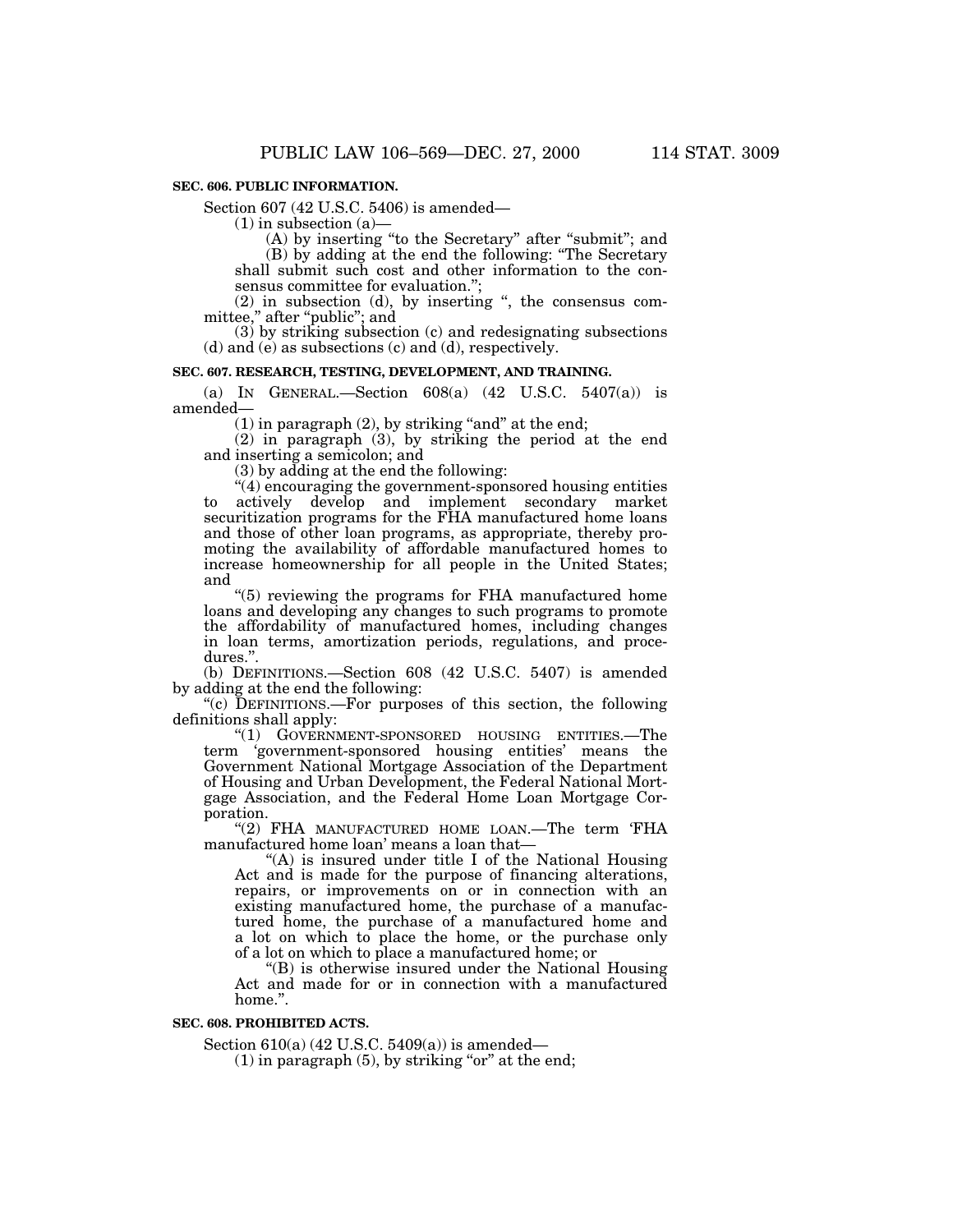(2) in paragraph (6), by striking the period at the end and inserting ''; or''; and

(3) by adding at the end the following new paragraph: "(7) after the expiration of the period specified in section  $605(c)(2)(B)$ , fail to comply with the requirements for the installation program required by section 605 in any State that has not adopted and implemented a State installation program.''.

#### **SEC. 609. FEES.**

Section 620 (42 U.S.C. 5419) is amended to read as follows:

### **''SEC. 620. AUTHORITY TO COLLECT FEE.**

"(a) IN GENERAL.—In carrying out inspections under this title, in developing standards and regulations pursuant to section 604, and in facilitating the acceptance of the affordability and availability of manufactured housing within the Department, the Secretary may—

''(1) establish and collect from manufactured home manufacturers a reasonable fee, as may be necessary to offset the expenses incurred by the Secretary in connection with carrying out the responsibilities of the Secretary under this title, including—

''(A) conducting inspections and monitoring;

''(B) providing funding to States for the administration and implementation of approved State plans under section 623, including reasonable funding for cooperative educational and training programs designed to facilitate uniform enforcement under this title, which funds may be paid directly to the States or may be paid or provided to any person or entity designated to receive and disburse such funds by cooperative agreements among participating States, provided that such person or entity is not otherwise an agent of the Secretary under this title;

 $(C)$  providing the funding for a noncareer administrator within the Department to administer the manufactured housing program;

''(D) providing the funding for salaries and expenses of employees of the Department to carry out the manufactured housing program;

 $E$ ) administering the consensus committee as set forth in section 604;

 $(F)$  facilitating the acceptance of the quality, durability, safety, and affordability of manufactured housing within the Department; and

''(G) the administration and enforcement of the installation standards authorized by section 605 in States in which the Secretary is required to implement an installation program after the expiration of the 5-year period set forth in section  $605(c)(2)(B)$ , and the administration and enforcement of a dispute resolution program described in section  $623(c)(12)$  in States in which the Secretary is required to implement such a program after the expiration of the 5-year period set forth in section  $623(g)(2)$ ; and

"(2) subject to subsection (e), use amounts from any fee collected under paragraph (1) of this subsection to pay expenses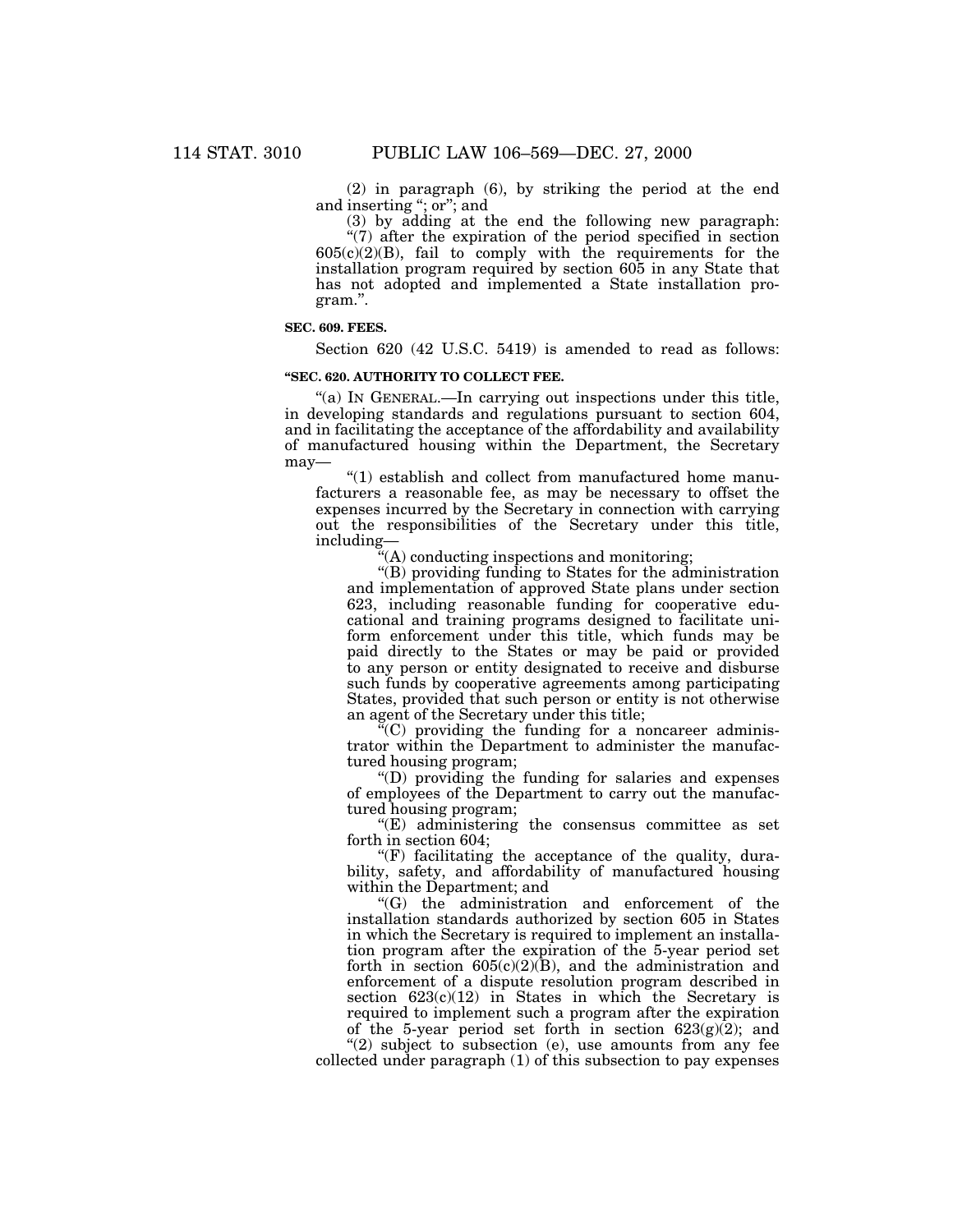referred to in that paragraph, which shall be exempt and separate from any limitations on the Department regarding fulltime equivalent positions and travel.

''(b) CONTRACTORS.—In using amounts from any fee collected under this section, the Secretary shall ensure that separate and independent contractors are retained to carry out monitoring and inspection work and any other work that may be delegated to a contractor under this title.

''(c) PROHIBITED USE.—No amount from any fee collected under this section may be used for any purpose or activity not specifically authorized by this title, unless such activity was already engaged in by the Secretary prior to the date of the enactment of the Manufactured Housing Improvement Act of 2000.

''(d) MODIFICATION.—Beginning on the date of the enactment Effective date. of the Manufactured Housing Improvement Act of 2000, the amount of any fee collected under this section may only be modified—

''(1) as specifically authorized in advance in an annual appropriations Act; and

 $(2)$  pursuant to rulemaking in accordance with section 553 of title 5, United States Code.

''(e) APPROPRIATION AND DEPOSIT OF FEES.—

''(1) IN GENERAL.—There is established in the Treasury of the United States a fund to be known as the 'Manufactured Housing Fees Trust Fund' for deposit of amounts from any fee collected under this section. Such amounts shall be held in trust for use only as provided in this title.

''(2) APPROPRIATION.—Amounts from any fee collected under this section shall be available for expenditure only to the extent approved in advance in an annual appropriations Act. Any change in the expenditure of such amounts shall be specifically authorized in advance in an annual appropriations Act.

''(3) PAYMENTS TO STATES.—On and after the effective date of the Manufactured Housing Improvement Act of 2000, the Secretary shall continue to fund the States having approved State plans in the amounts which are not less than the allocated amounts, based on the fee distribution system in effect on the day before such effective date.''.

#### **SEC. 610. DISPUTE RESOLUTION.**

Section 623(c) (42 U.S.C. 5422(c)) is amended—

(1) by inserting after paragraph (11) (as added by the preceding provisions of this title) the following:

" $(12)$  with respect to any State plan submitted on or after the expiration of the 5-year period beginning on the date of the enactment of the Manufactured Housing Improvement Act of 2000, provides for a dispute resolution program for the timely resolution of disputes between manufacturers, retailers, and installers of manufactured homes regarding responsibility, and for the issuance of appropriate orders, for the correction or repair of defects in manufactured homes that are reported during the 1-year period beginning on the date of installation; and''; and

 $(2)$  by adding at the end the following:

"(g) ENFORCEMENT OF DISPUTE RESOLUTION STANDARDS.—<br>"(1) ESTABLISHMENT OF DISPUTE RESOLUTION PROGRAM.— ''(1) ESTABLISHMENT OF DISPUTE RESOLUTION PROGRAM.— Not later than the expiration of the 5-year period beginning Deadline. on the date of the enactment of the Manufactured Housing